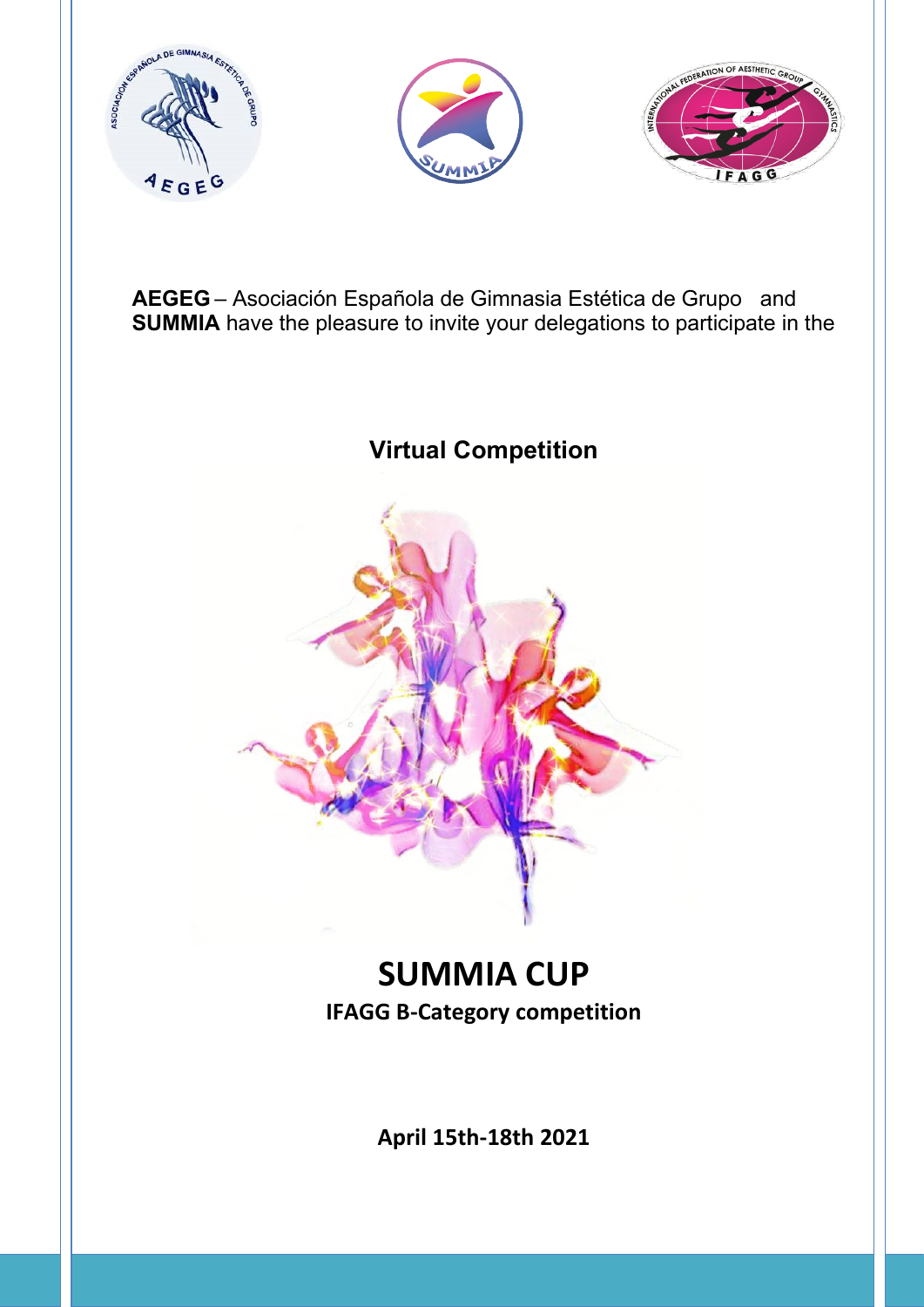





| <b>SPORT</b>                            | <b>AESTHETIC GROUP GYMNASTICS (AGG)</b>                                                                                                                                                                                                                                    |
|-----------------------------------------|----------------------------------------------------------------------------------------------------------------------------------------------------------------------------------------------------------------------------------------------------------------------------|
| <b>ORGANIZATION</b>                     | Organizers: Asociación Española de Gimnasia Estética de Grupo - AEGEG<br>(IFAGG Member)<br>Local Organizing Committee (LOC): SUMMIA Event Managing Group<br>Address: C/Femada, 4 (43340 Montbrió del Camp) Tarragona<br>E-mail: summiacup@gmail.com                        |
| <b>LOCATION</b>                         | At your own hall! If travel within their own country is allowed, countries<br>may arrange recording nationally in the same hall or more halls.<br>Technical Requirements for participation:<br>Internet connection<br>Music player<br>Recording equipment (phone, camera ) |
| <b>DATE</b>                             | April 15th-18th 2021                                                                                                                                                                                                                                                       |
| <b>VENUE</b>                            | www.gspage.com                                                                                                                                                                                                                                                             |
| <b>RECORDING</b>                        | The competition performance is recorded by "KSIS" application<br>www.gspage.com                                                                                                                                                                                            |
| <b>RECORDING TIME</b>                   | Recording time for competition routines 10-14.4.2021                                                                                                                                                                                                                       |
| <b>RECORDING</b><br><b>INSTRUCTIONS</b> | www.gspage.com                                                                                                                                                                                                                                                             |
| <b>RULES AND REGULATIONS</b>            | <b>IFAGG Rules and Regulations</b>                                                                                                                                                                                                                                         |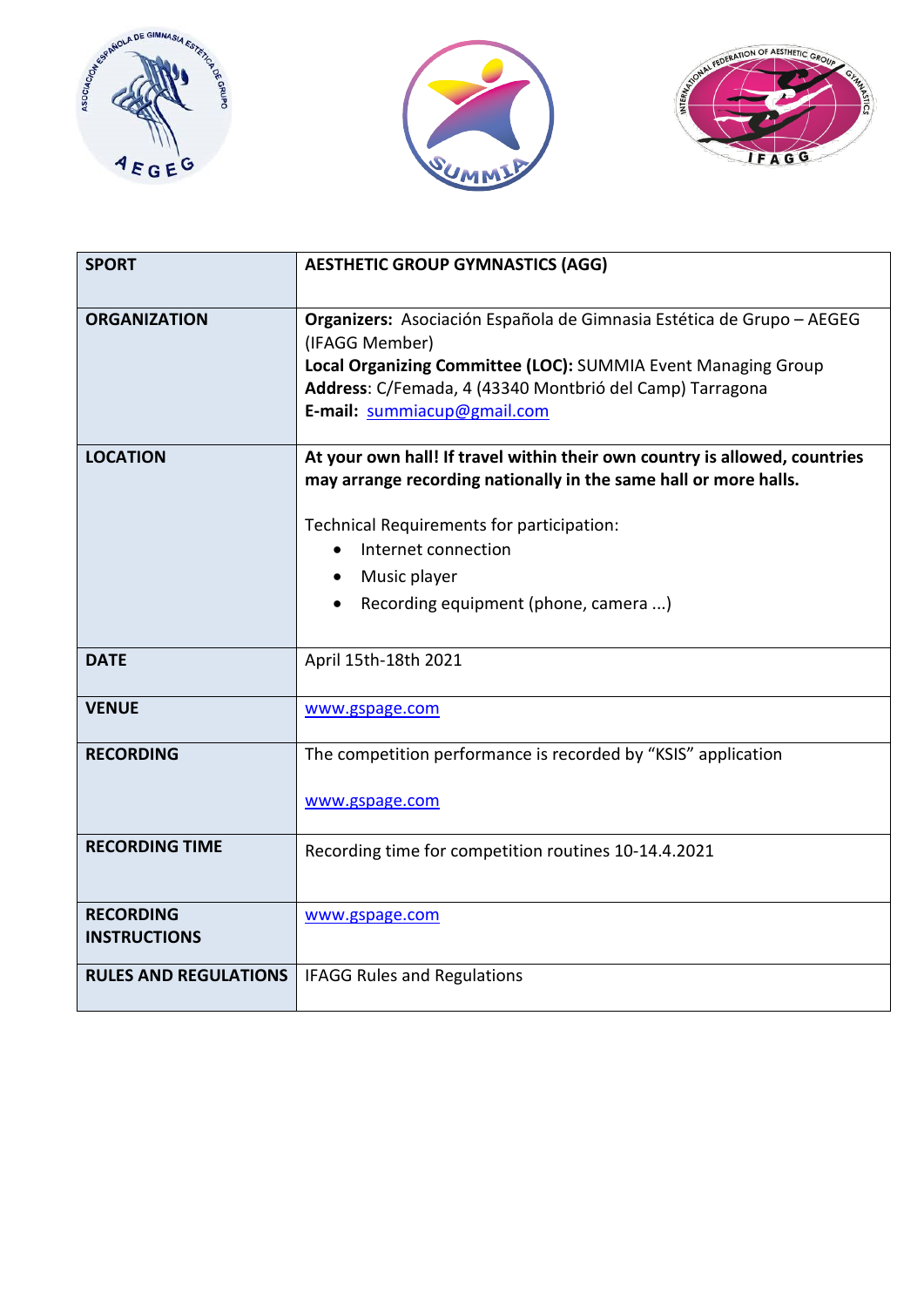





| <b>AGE LIMITS AND EVENT</b><br><b>FORMAT</b> | <b>Competition categories</b>                                                                                                          |
|----------------------------------------------|----------------------------------------------------------------------------------------------------------------------------------------|
|                                              | • Children 8-10 (no limit)<br>• Children 10-12 (no limit)<br>• Children 12-14 (no limit)<br>· Junior (no limit)<br>• Women (no limit)  |
|                                              | <b>Short programs</b>                                                                                                                  |
|                                              | • Children 8-10 (no limit)<br>• Children 10-12 (no limit)<br>• Children 12-14 (no limit)<br>· Junior (no limit)<br>• Women (no limit)  |
|                                              | <b>Mixed</b>                                                                                                                           |
|                                              | • Children 8-10 (no limit)<br>• Children 10-12 (no limit)<br>• Children 12-14 (no limit)<br>· Junior (no limit)<br>• Senior (no limit) |
|                                              | Short program mixed                                                                                                                    |
|                                              | • Children 8-10 (no limit)<br>• Children 10-12 (no limit)<br>• Children 12-14 (no limit)<br>· Junior (no limit)<br>• Senior (no limit) |
|                                              | All gymnasts and coaches must have a valid IFAGG licenses for 2021!                                                                    |
|                                              |                                                                                                                                        |